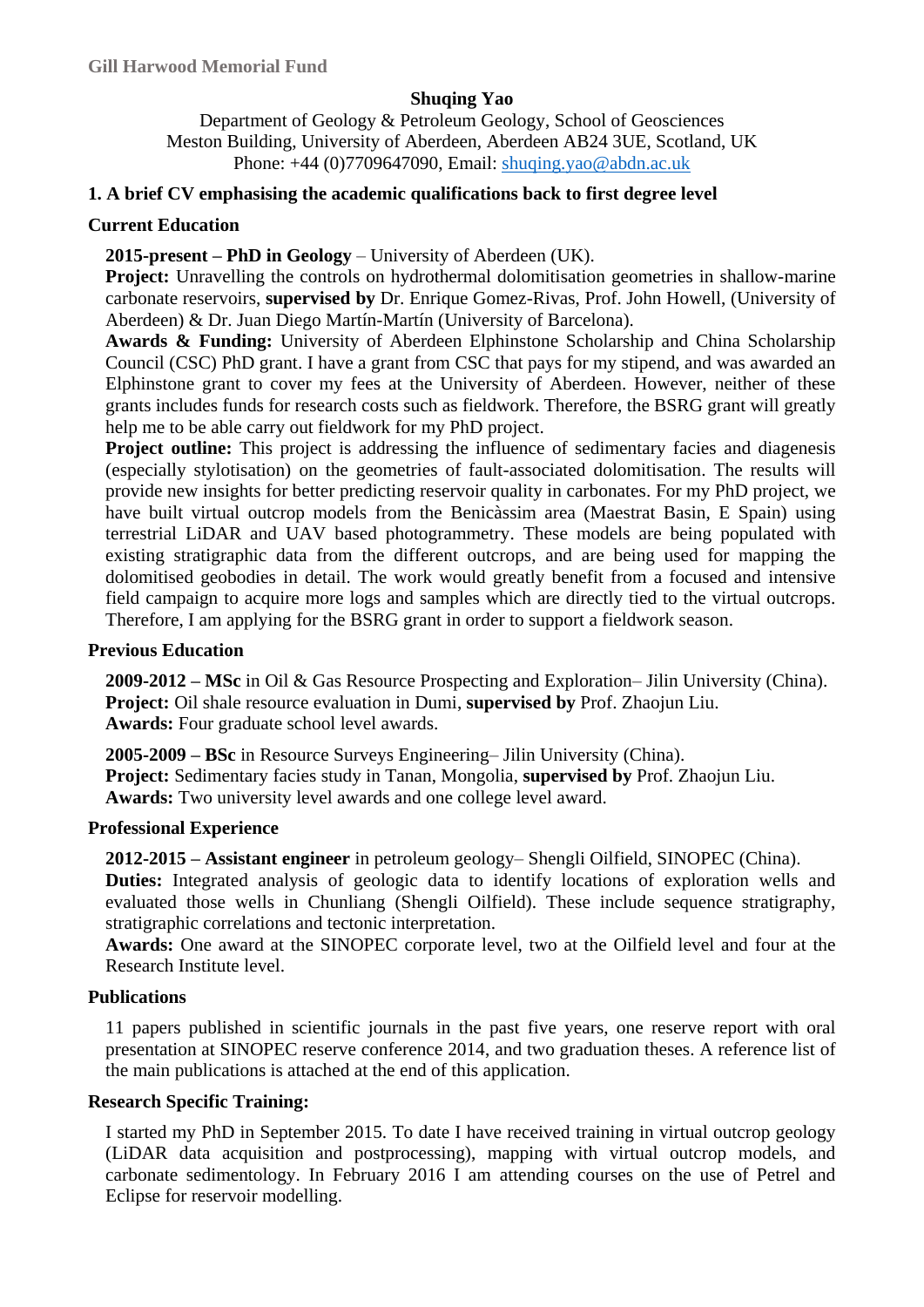## **2. An outline of present and proposed research**

# **Unravelling the controls on hydrothermal dolomitisation geometries in shallow-marine carbonate reservoirs**

Supervisors: Dr. Enrique Gomez-Rivas, Prof. John Howell & Dr. Juan Diego Mart n-Mart n

## **Introduction of the PhD project and source of proposed research**

The fault-related introduction of dolomitising fluids into carbonates is a well-documented aspect of carbonate reservoirs. However, predicting the geometry of the resultant dolostone bodies and the role that the host rock facies play in controlling those geometries is less well understood and at present predictive models are lacking. Initial work by the principal supervisor suggests that subtle facies changes and the distribution of stylolites can have significant impact on the passage of fault sourced fluids through carbonates (Gomez-rivas *et al.* 2014). The goal of the current study is to use modern field acquisition techniques (virtual outcrops) combined with traditional field and lab work to map the distribution of dolostones and to use reservoir style simulation models that capture the impact of well constrained dolomitisation on reservoir performance.

Specifically the principal aims of the project are (i) to understand what controls fault-associated dolomitisation geometries, (ii) how replacement affects reservoir quality distribution and (iii) how would systems with different replacement geometries respond during production. To address these aims, a state-of-art workflow "from outcrop to simulation" (Buckley *et al.* 2008, Howell *et al.* 2008) is applied to a case study of world-class hydrothermal dolomitisation in the Benicàssim area (Maestrat Basin, E Spain). This consists of building virtual outcrop models with terrestrial LiDAR and photogrammetry, and populate them with stratigraphic and structural data acquired in the field. The models allow mapping facies, sequences and structures with high-detail. These can subsequently be exported for creating static and dynamic reservoir models, in order to predict the behaviour of the petroleum system under different scenarios.

A first field season was undertaken in October 2015. Virtual outcrop models of the Benicàssim outcrop were collected using LiDAR and UAV. Initial field data were also collected. Since the field season, the majority of time has been spent processing the VO data and compiling the existing traditional field data into a format that can be used for the reservoir modelling. However more field data are required. This is the focus of the current proposal.

### **Outline of proposed research**

*Objectives:* I am applying for support to undertake fieldwork comparing two outcrops in the Benicàssim area. They are excellent outcrop analogues of fault-related dolomitised reservoirs. This area shows a wide variety of fault-associated dolomitisation geometries ranging from (i) massive replacement around fault zones, including stringers of preserved limestones, (at "La Ferradura" outcrop, Fig. 1a) to (ii) completely stratabound dolostones that extend several km away from the faults, following specific layers (at the "Raco del Moro" outcrop, Fig. 1b).(Mart *f*i-Mart *fi et al.* 2013, 2015) Seismic-scale faults acted as feeding points for the dolomitising fluids in the area. Much of these large scale geometries are captured in the virtual outcrops, but the photo-realistic models lack the resolution to capture the fine scale detail and further field work is required to address issues such as the role stylolites played on the dolomitising fluid flow system within the host rock.

The two outcrops that have been chosen represent different dolomitisation styles affecting the same host rocks, and as such comparison of the two will improve understanding of what determines the transition between fault-restricted and stratabound dolomitisation geometries.

Support from BSRG would be used for the following work tasks:

(i) Collect and correlate a series of stratigraphic logs at "La Ferradura" outcrop, and map the dolomitised geobodies in the field, with special focus on the fine scale detail not captured in the virtual outcrop.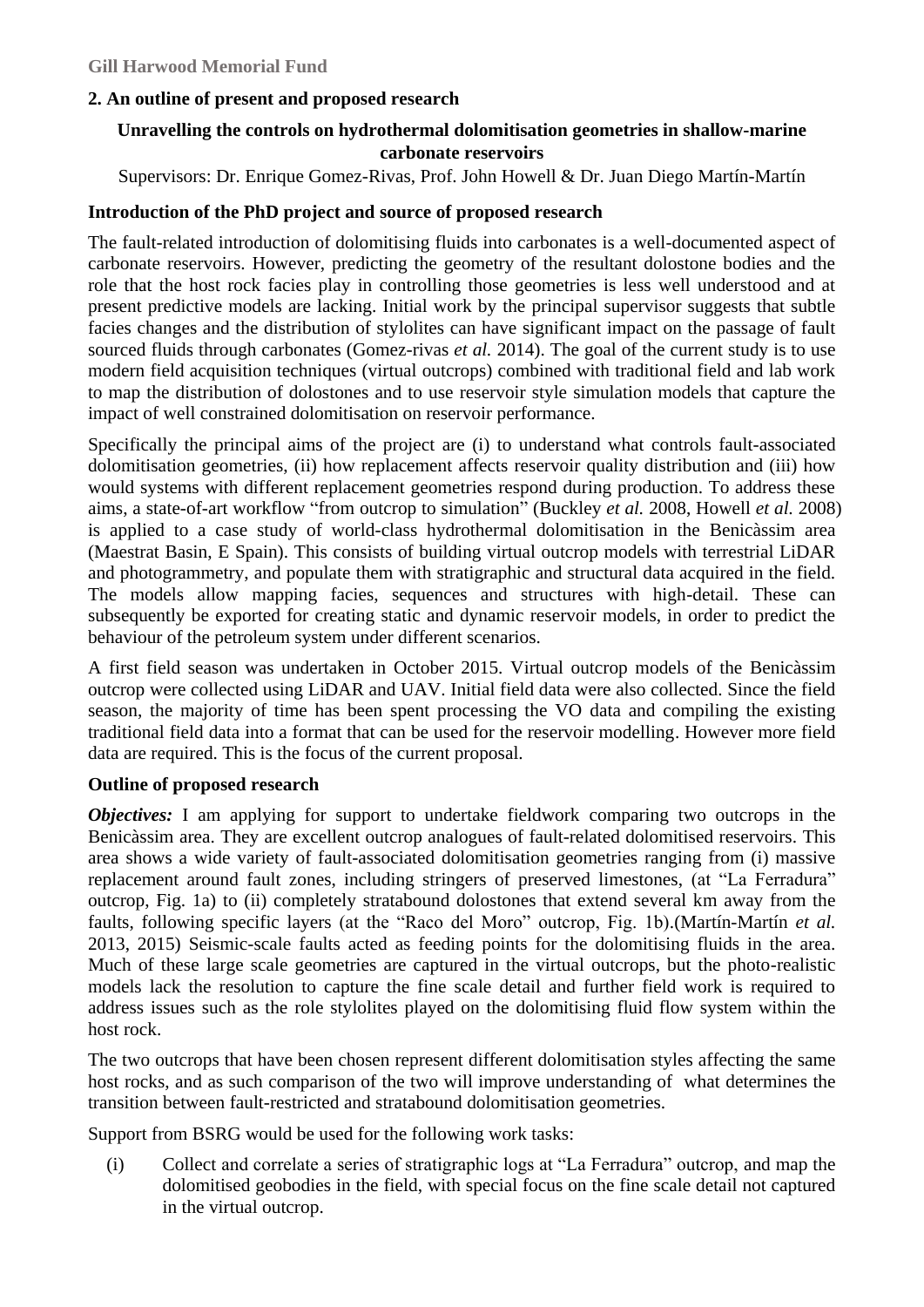- (ii) Sample the logged sections for a petrographic study of the facies and diagenesis
- (iii) Test new methods for logging and mapping directly onto virtual outcrops in the field.



(a) a section in "La Ferradura" outcrop, where dolostones (with a brownish colour) appear in patches close to fault zones (an example fault is shown in red). Preserved limestone stringers (with a greyish colour) appear within the dolostone geobodies.

(b) a section of the "Raco del Moro" outcrop, where dolostones show a completely stratabound geometry that extend several km away from faults. The lateral field of view in (a) is about 500 m, and in (b) 1 km.

**Fig. 1. Field views of the Benassal Fm in the Benicàssim area.**

**Significance:** This project will provide significant advances to understand what factors determine the geometries of diagenetic alterations in carbonate reservoirs, especially the relationship with large-, seismic-scale geometries and fine scale detail. The results will provide rules to better predict dolomitisation geometries and associated reservoir quality in reservoirs affected by hydrothermal dolomitisation. This grant will allow the collection of the fine scale detailed data required to supplement the larger scale data already acquired in the mapping and virtual outcrops. This will allow me to build a set of reservoir models for my PhD project that cover a wide range of reservoir geometries depending on the distribution and petrophysical properties of the dolostones and preserved limestones.

*Research plan:* I plan to go to the Benic assim outcrop (E Spain) for a 14-days field season in May 2016, in order to log and sample the stratigraphic succession and map the dolomitised geobodies. At least 10 sections for logging will be chosen with the help of the virtual outcrop models, and based on existing field data. The logs will be integrated into the virtual outcrop models in order to map the detail of the facies, faults and dolostones geobodies. 40 samples will be selected for thin sections and carbon-oxygen stable isotope analysis, in order to characterise the sedimentary facies, their diagenetic evolution and estimate the petrophysical properties to populate reservoir models.

### **Impact of the grant**

An award from BSRG will have a significant impact on my research. It will allow a second field season that will be used for the collection of significant volumes of detailed, fine scale data which will be critical to the interpretation of the virtual outcrops and the final reservoir models.

## **References:**

BUCKLEY, S.J., HOWELL, J.A., ET AL. 2008. Terrestrial laser scanning in geology : data acquisition , processing and accuracy considerations. *Journal of the Geological Society*, **165**, 625-638.

- GOMEZ-RIVAS, E., CORBELLA, M., ET AL. 2014. Reactivity of dolomitizing fl uids and Mg source evaluation of faultcontrolled dolomitization at the Benicàssim outcrop analogue ( Maestrat basin , E Spain ). *Marine and Petroleum Geology*, **55**, 26–42.
- HOWELL, J., VASSEL, A., ET AL. 2008. Modelling of dipping clinoform barriers within deltaic outcrop analogues from the Cretaceous Western Interior Basin, USA. *Geological Society, London, Special Publications*, **309**, 99–121.
- MARTÍN-MARTÍN, J.D., GOMEZ-RIVAS, E., ET AL. 2013. The Upper Aptian to Lower Albian syn-rift carbonate succession of the southern Maestrat Basin (Spain): Facies architecture and fault-controlled stratabound dolostones. *Cretaceous Research*, **41**, 217–236.
- MART N-MART N, J.D., TRAVÉ, A., ET AL. 2015. Fault-controlled and stratabound dolostones in the Late Aptian-earliest Albian Benassal Formation (Maestrat Basin, E Spain): Petrology and geochemistry constrains. *Marine and Petroleum Geology*, **65**, 83–102.